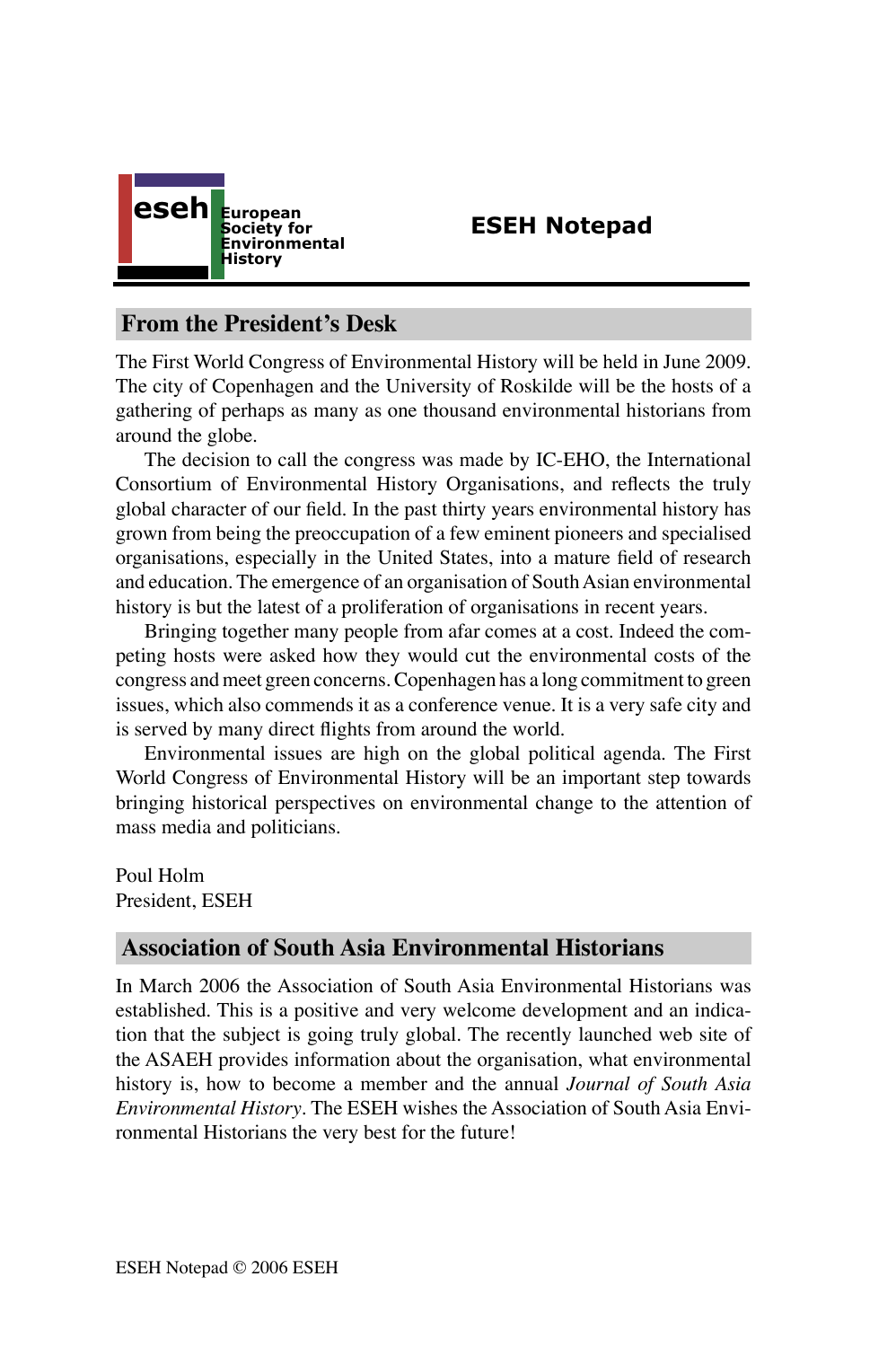#### SOCIETY PAGES

## **News on the 2007 Congress in Amsterdam, ʻEnvironmental Connections'**

We are very happy with the overwhelming number of submitted proposals for papers and posters: 287 in total, coming from all corners of the world. We thank everyone who contributed to this fine result, in particular ESEH vice-president Jan Oosthoek and ESEH secretary Lenka Uhlířová for their work in spreading the Call for Papers everywhere. At the moment we are busy preparing the congress preparation meeting of the Scientific Committee, the Executive Board and the Local Organising Committee in Amsterdam. By 1 October we will start with the registration. Follow the events at our conference web site: [www.vu.let.nl/](http://www.vu.let.nl/conference/eseh) [conference/eseh](http://www.vu.let.nl/conference/eseh). Feel free to register on the web site as a web site user, so we can keep you informed by email.

Welcome to Amsterdam!

Petra van Dam Head LOC

# **Conference Report: ʻEnvironmental history, a tool for sustainability', Carmona (Sevilla, Spain) 6–9 April 2006**

The meeting was held in the beautiful little town of Carmona, (medieval but with archaeological sites of the Carthaginian period), located 30 km north of Sevilla. It was organised with the help of the Regional Representative of the ESEH in Spain, Prof. Manuel Gonzales de Molina, presently also director of the office of agroecology in the Regional Government of Andalusia. The meeting is the first official meeting of the SOLCHA (Sociedad Latinoamericana y Caribeña de Historia Ambiental); it was already decided during the conference held in la Havana (Cuba) in 2004, where the decision to found the society was taken. The opening was held in the beautiful fortress at the entrance of Carmona and the sessions in a small but nice religious building inside the town. All breaks, buffets and conference dinner, were offered by the organisation, and the registration fee was 100 Euros.

During the meeting the Statute and the board of SOLCHA was approved by the assembly, as also the venues of the next meetings: La Paz, Baja California (Mexico), in 2008, and Belo Horizonte (Brazil) in 2010. The vote for the board was supposed to be a secret ballot, however, an open ballot was requested, asking to those in favour to raise their hands, and to those against and abstentions (all at the same time) to do the same afterwards. The proposed members of the board were elected with only a couple of abstentions.

About 77 papers were presented, and the sessions were attended only by the participants. The proceedings lasted for three days and were organised into three parallel sessions occurring from Thursday afternoon to Saturday morning. The subjects of the sessions were the following: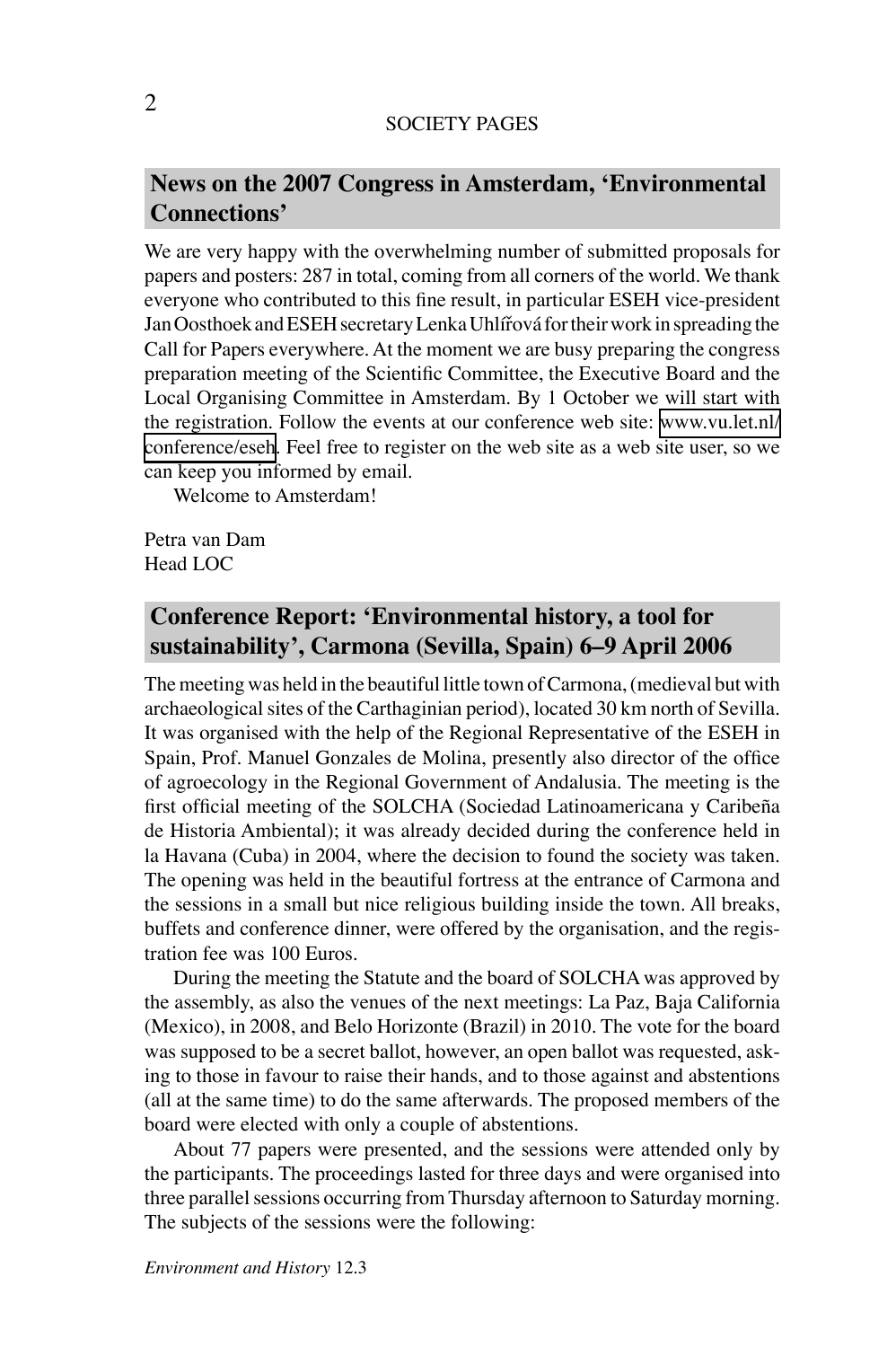### SOCIETY PAGES

- 1 Social–environmental conflicts and sustainability
- 2 Agriculture and sustainability
- 3 Perception of nature and history
- 4 Forest management and sustainability
- 5 Environmental impact of urbanisation
- 6 Methodological aspect of environmental history
- 7 Social metabolism and sustainability
- 8 Environmental policies and sustainability
- 9 Fishing and sustainability

Items 1, 2, 3 and 4 were treated in several parallel sessions, since most of the papers presented referred to these matters. 15 presentations came from Spain, 6 from USA and 3 from the rest of Europe, all the other presentations came from south and central America: Brazil, Mexico, Colombia, Chile, Argentina, Uruguay, Cuba. The most represented countries were Brazil and Mexico. Except for the papers presented in the sessions on social metabolism and a few other exceptions, the methods and approaches presented were those typical of historical studies, based on the analysis of printed sources or manuscript documents.

Mauro Agnoletti Vice-President ESEH

### **New Secretariat Address for ESEH**

The ESEH Secretariat has moved to a new place. Please send all correspondence for ESEH to the following address:

ESEH Secretariat c/o Lenka Uhlířová CENIA, Czech Environmental Information Agency Kodaňská 10 100 10 Praha 10 Czechia Email: [lenka.uhlirova@cenia.cz](mailto:lenka.uhlirova@cenia.cz)

## **European Society for Environmental History**

### **Executive Board**:

President: Poul Holm, *Roskilde University* Vice-President: Mauro Agnoletti, *University of Florence* Vice-President: Jan Oosthoek, *University of Newcastle upon Tyne* Secretary: Lenka Uhlířová, *CENIA, Czech Environmental Information Agency*